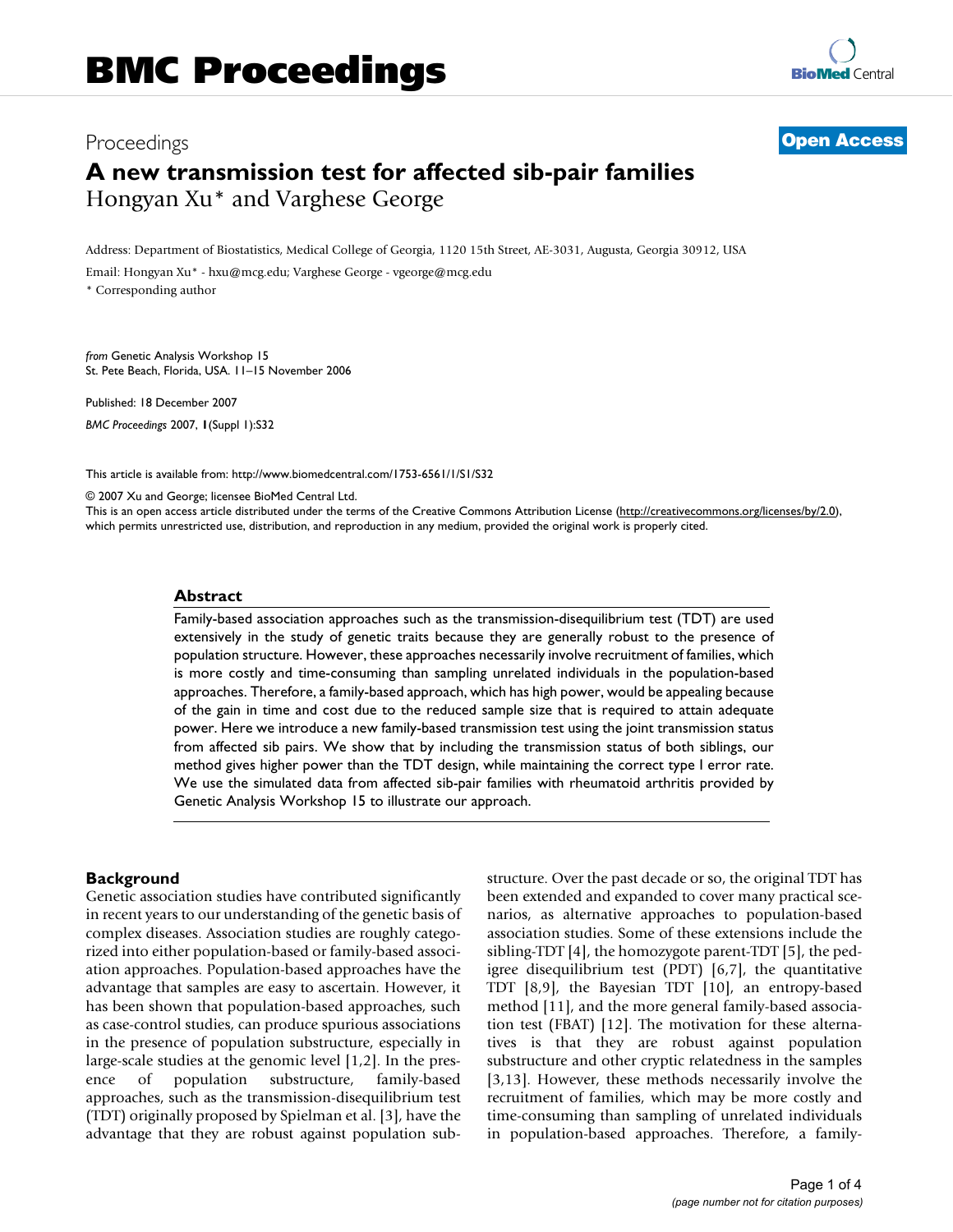based approach, which has high power (consequently requiring a smaller sample size to achieve the same power) will be preferable. In this study we introduce a new family-based transmission test that is more powerful than the standard TDT, incorporating pair-wise transmission status of siblings. We demonstrate our approach using the simulated data from affected sib-pair (ASP) families with rheumatoid arthritis (RA) provided by Genetic Analysis Workshop 15 (GAW15). The simulated ASP families contain the genotypes of the parents, homozygous by heterozygous for the marker locus, and two affected siblings, from which the transmission status of both siblings from the heterozygous parent can be inferred. We show that by considering the transmission status of both siblings, our method gives the correct type I error rate while yielding higher power than the standard TDT design.

#### **Methods**

Each of the 1500 simulated ASP families consists of four members: the father, the mother, and the ASP. The genotypes of all four members in each family are available. We used the simulated genotype data at both the genomewide single-nucleotide polymorphism (SNP) markers and the chromosome 6 dense SNP markers from simulation Replicate 1.

All the SNP markers are biallelic, denoted as 1 or 2. Suppose allele 2 is associated with rheumatoid arthritis affection status. We used all the families with a homozygous by heterozygous mating at the marker locus. For illustration, consider the transmission status of allele 2 from a pair of homozygous by heterozygous parents. We could classify the ASPs into one of three categories, (Y, Y), (Y, N), and (N, N), where Y means that allele 2 is transmitted from the heterozygous parent to the offspring, and N means it is not transmitted. Under the null hypothesis of no association between allele 2 at the marker locus and the rheumatoid arthritis affection status, the transmission probability of allele 1 and 2 should be equal. Figure 1 illustrates informative transmissions in the ASP families. In the family on the left in panel A, the heterozygous parent transmits allele 2 independently to both Sib 1 and Sib 2. Assuming Mendelian transmission under the null hypothesis, each transmission has probability of 1/2, and therefore, the probability of transmission status  $(Y, Y)$  is  $1/2$ <sup>\*</sup>  $1/2 = 1/4$ . Similarly, the probability of (N, N) equals 1/4, as in the family on the right in panel A. The middle family in panel A corresponds to transmission status of (Y, N), in which the heterozygous parent transmits allele 2 to only one of the two siblings. There are two ways in which this can happen, i.e., allele 2 is transmitted to Sib 1 but not to Sib 2, or allele 2 is transmitted to Sib 2 but not to

Sib 1. Each of these cases has probability 1/4, and therefore, the probability of transmission status  $(Y, N)$  is  $1/4 +$  $1/4 = 1/2$ . Thus, the probabilities of transmission status  $(Y, Y)$ ,  $(Y, N)$ , and  $(N, N)$  for ASPs correspond to  $1/4$ ,  $1/2$ and 1/4, respectively, under the null hypothesis. The expected number of ASPs for each transmission status can be calculated based on the total number of informative families and the probability of transmission status of the ASPs under the null hypothesis. Consequently, for testing the association between the marker locus and affection status, we construct a chi-square test statistic,

 $\chi^2 = \sum_{i=1}^{3} \frac{(O_i - E_i)^2}{n}$ , where the summation is over the 1  $=\sum_{i=1}^{3}\frac{(O_i - )}{\sigma_i}$  $\sum_{i=1}^{3} \frac{(O_i - E_i)}{E_i}$  $i - E_i$  $i=1$   $E_i$ 

three transmission types and *O* and *E* represent the observed and expected frequencies of each type, respectively. The test statistic has a chi-square distribution with 2 degrees of freedom under the null hypothesis of no association.

#### **Results**

We applied our method to both the simulated data set of 9187 genome-wide SNPs from Replicate 1 and the data set of 17,820 dense SNPs on chromosome 6. For comparison, we also applied the standard TDT to the same set of families with homozygote by heterozygote matings. In performing the TDT analysis, we treated the transmission/ non-transmission of the alleles to the two siblings in an ASP as two independent observations. This assumption may not necessarily be valid, and could result in inflated power.



# **Figure 1**

**Illustration of transmission status for ASP families**. Here we consider the transmission status of allele 2. Panel A is the possible transmission statuses of families with 11 by 12 mating; Panel B is the transmission statuses of families with 22 by 12 mating.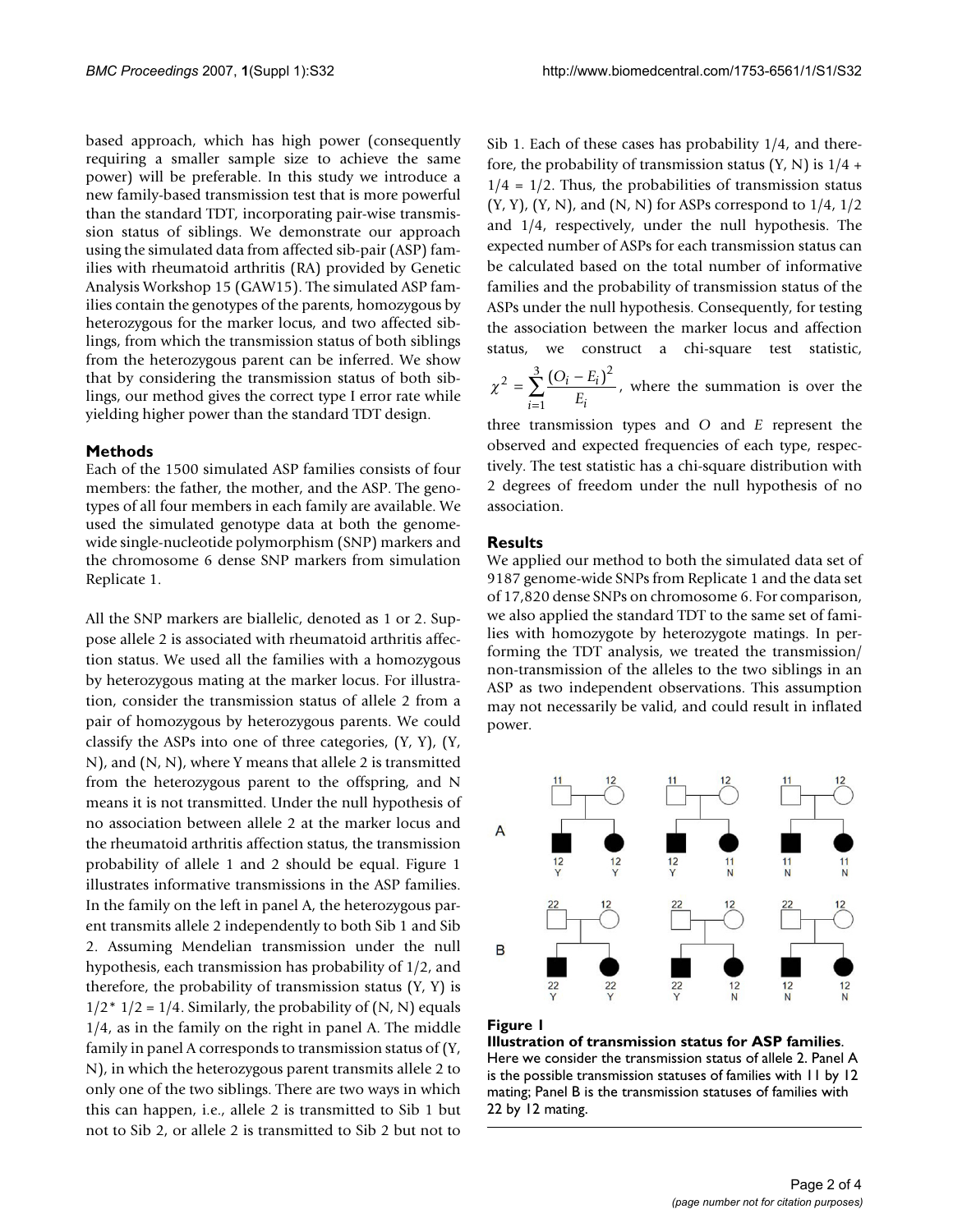#### *Type I error rate*

The type I error rate is estimated empirically by performing the association tests on markers that are not associated with RA status and calculating the proportion of times the null hypothesis is rejected. We excluded the markers on the chromosomes that have trait loci associated with RA status and combined the test results of all available markers from all other chromosomes. Specifically, trait loci DR, C, and D on chromosome 6, locus F on chromosome 11, and locus E on chromosome 18 are associated with RA status, and, therefore, we used markers from all chromosomes excluding 6, 11 and 18, resulting in 7718 SNP markers for type I error analysis. Out of the 7718 tests performed using our approach and the standard TDT, our test rejected the null hypothesis 328 times, and the standard TDT rejected the null hypothesis 367 times. The corresponding estimated type I error rates of our method and TDT are 0.043 and 0.048, respectively, both of which are well under the nominal level of 0.05.

#### *Power*

The power estimates of the two procedures are also obtained empirically by performing the test on markers that are known to be associated with the RA status. We used markers that are physically close to trait loci DR, C, and E on chromosome 6 for the power analysis. We performed the tests using our approach and the standard TDT on markers, and tabulated the number of times the null hypothesis of no association was rejected under various significance levels. These results are tabulated separately for the genome-wide SNPs and the dense SNPs on chromosome 6 in Tables 1 and 2. As is evident from these tables, our proposed method consistently detects true signals substantially more frequently than the standard TDT method. For example, in the analysis of genome-wide SNPs our approach detected 289 signals while the TDT detected 11, at the 0.0001 significance level. The corresponding numbers for the dense SNPs analysis are 7100 and 314, respectively. Both our method and the TDT could detect association signals with markers very close to trait loci DR, C, D, E, and F, even though the signals were consistently stronger using our approach (smaller *p*-values). However, as the distance between the trait loci and the marker increases, our approach consistently performs

**Table 1: Number of signals detected at various significance levels in the analysis of genome wide SNPs on chromosome 6**

| á                      | Number of signals |     |
|------------------------|-------------------|-----|
|                        | Our method        | тот |
| $1.00 \times 10^{-10}$ | 122               | 6   |
| $1.00 \times 10^{-5}$  | 289               | Н   |
| $1.00 \times 10^{-3}$  | 406               | 20  |
| $1.00 \times 10^{-2}$  | 465               | 33  |

**Table 2: Number of signals detected at various significance levels in the analysis of dense SNPs on chromosome 6**

| á                      | Number of signals |     |
|------------------------|-------------------|-----|
|                        | Our method        | TDT |
| $1.00 \times 10^{-10}$ | 3307              | 150 |
| $1.00 \times 10^{-5}$  | 7100              | 314 |
| $1.00 \times 10^{-3}$  | 10147             | 527 |
| $1.00 \times 10^{-2}$  | 12037             | 863 |

better than the TDT in detecting true signals. The pattern of test results on chromosome 6 for the two methods is given in Figure 2 in which -log(P) is plotted against the markers positions around DR/C loci. As Figure 2 suggests, our method gives smaller *p*-values, and correspondingly higher power, than the TDT throughout the entire region. Our method can also detect signals in an extended area, while the TDT detects signals only in the immediate vicinity of the trait loci. A similar pattern was also observed in the analysis of dense markers on chromosome 6. This suggests that in practice, if the makers are not very close the trait loci, we may fail to detect the signal using the TDT, while we can detect the signal with our method.

#### **Discussion**

Because of the extra cost of recruiting family members, it is desirable to develop a family-based association method with relatively high power so that a smaller sample size is needed to achieve the same power. In this paper, we developed a new family-based transmission test using the joint transmission status of ASPs instead of the transmission